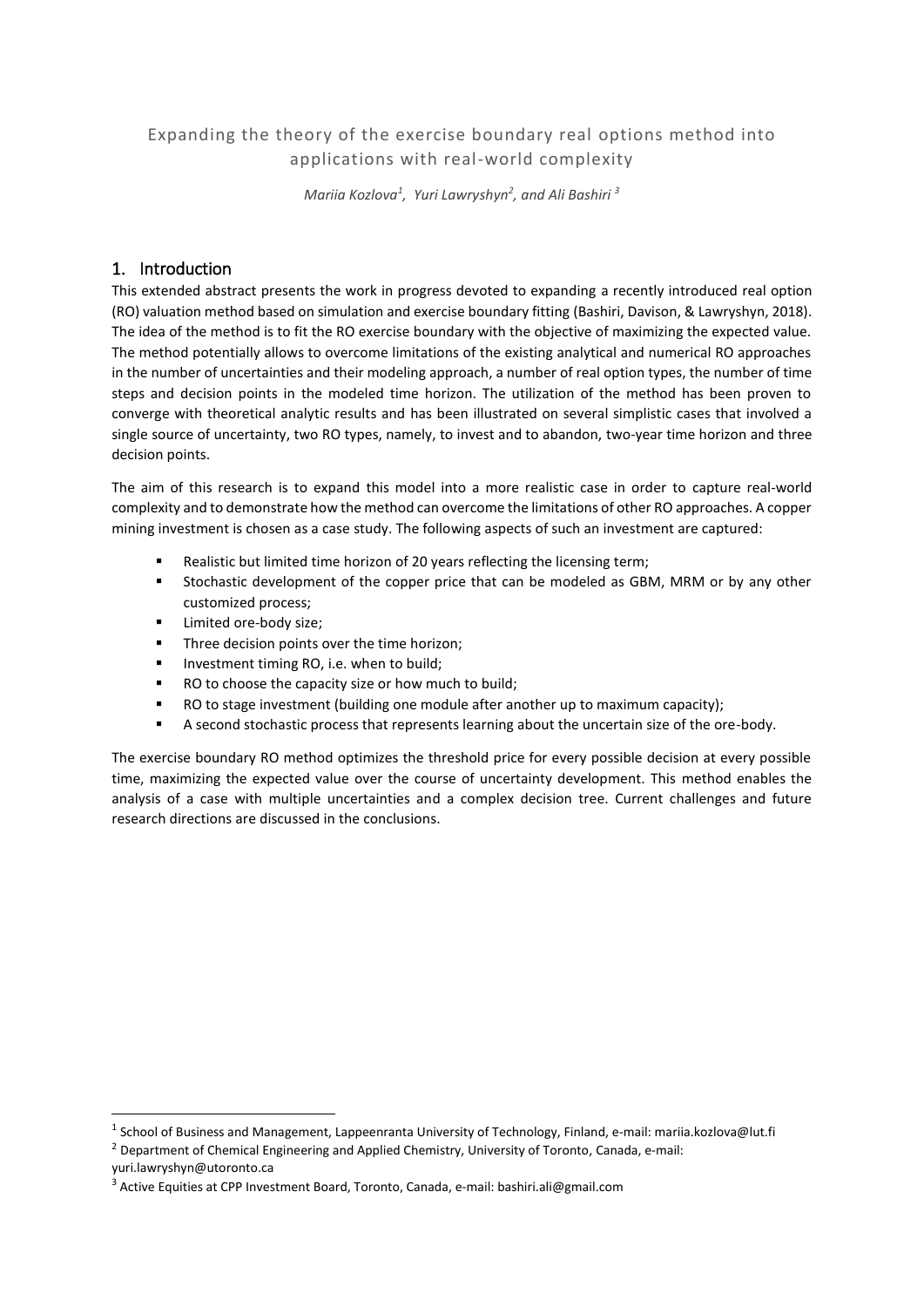## 2. The model

The general structure of the model is presented in Figure 1.



*Figure 1. The schematic representation of the model*

Essentially, the model requires numerical assumptions on some inputs (block 1), such as investment cost, operation and maintenance costs, the orebody etc. The second block refers to the structural input, here, practically, all possible real options are combined in a decision tree over a span of decision points. For example, if only an investment timing option is available, then at the first decision point there is a choice of either to invest or not, and at the second decision the same choice appears only from the 'not invested' choice of the first decision point. The larger the amount of ROs available, choices within them (e.g. capacity choice) and the number of decision points, the more complicated the tree becomes. For a given set of ROs, the construction of the decision tree can be automated.

In the third block, the Monte Carlo simulation of stochastic variables is implemented. If the problem were modeled using a lattice method, for example, as the number of possible future states increases, the number of lattices required to solve the problem must increase too. A similar issue occurs with LSTM and finite difference models. However, with the current Monte Carlo simulation approach, the computational complexity grows linearly with increasing complexity.

All three blocks are inputs into the cash flow model (block 5), which delivers a single expected value of the investment, which in essence is an average of NPV of one or another decision branch realized in each state of the future in accordance with simulated uncertainties. Which decision branch is realized at which uncertainty path depends on the expected value maximization (block 6). As a result, the model delivers (block 7) exercise thresholds for every decision making node of the decision tree and the corresponding exercise share, or how many paths out of the overall number of simulation runs, resulted in exercising a particular combination of ROs in a particular time. The exercise share helps to understand whether particular branches of the decision tree are relevant or not. In the case of two sources of uncertainty, the exercise threshold is represented by a line that defines a number of threshold combinations of two uncertainties for each decision node. In the case of three uncertainties, it is a surface etc.

#### 3. Results

The model was developed in Matlab for the mining investment case study. The input values are estimated based on a recent copper project in Brazil (Barbosa, Mendonça, & Tomi, 2017) and presented in Table 1.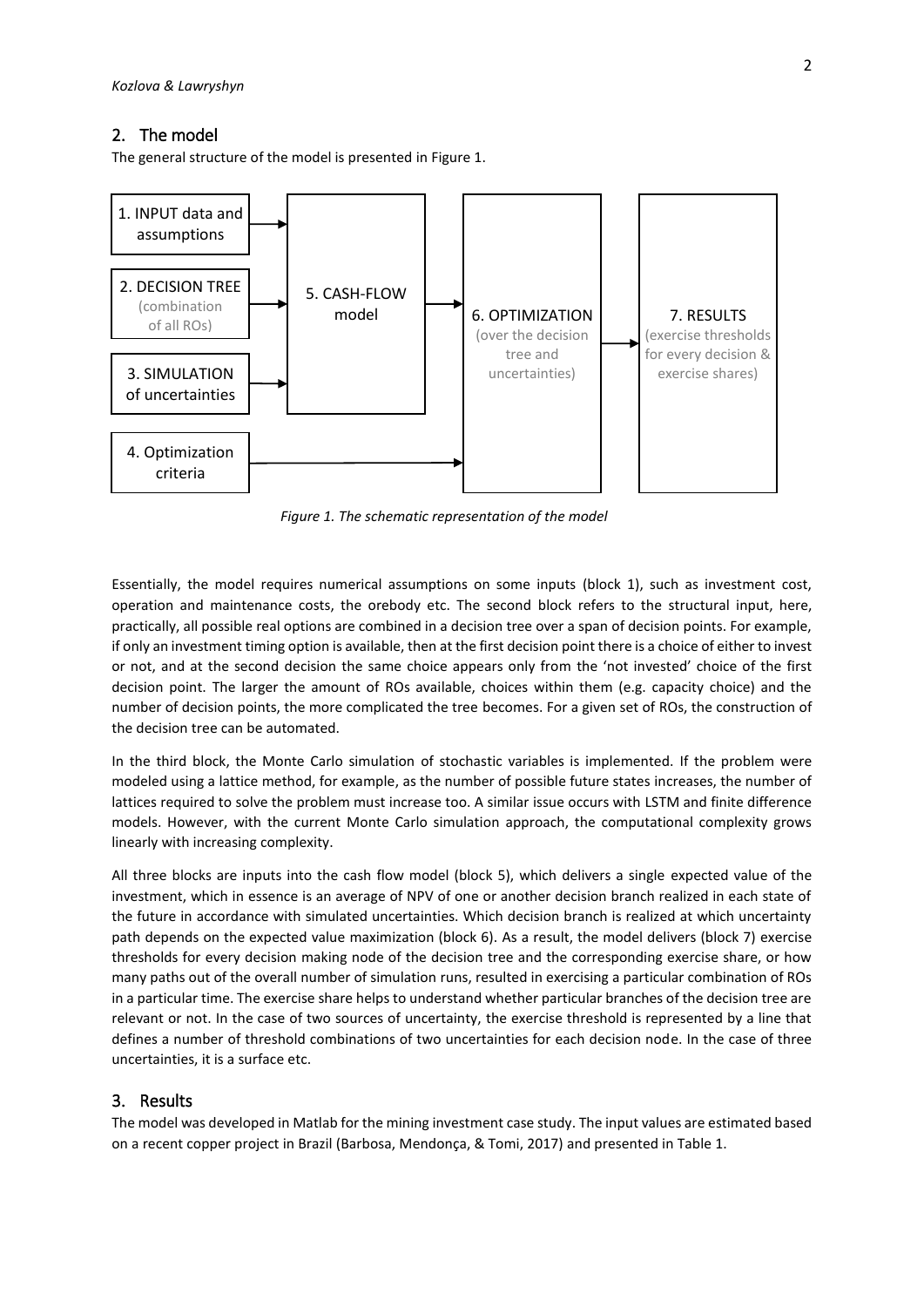#### *Table 1. Parameter estimates*

| Parameter              | <b>Estimate</b>           |  |  |
|------------------------|---------------------------|--|--|
| License lifetime       | 20 years                  |  |  |
| Time to build          | 1 year                    |  |  |
| Capital expenses       | 300M USD/module           |  |  |
| Operating expenses     | 1.5k USD/t                |  |  |
| <b>Extraction rate</b> | 22 t/year with one module |  |  |
| Orebody size           | 500kt                     |  |  |
| Initial copper price   | 138 cent/lb (3.0k USD/t)  |  |  |

Within this research two models have been developed. The first model starts with a single source of uncertainty, namely the copper price. The real options embedded include an investment timing RO, a capacity choice (1 or 2 modules) and a staging RO. Decisions are allowed to be at years 3, 6, and 9. Therefore the decision tree encapsulates 10 possible branches, Figure 2.



*Figure 2. The decision tree used in the models*

The model is robust due to providing consistent results through different simulations of the uncertain price with the same parameters. Conducted sensitivity analyses of the results to the input values and both parameters and the type of the price stochastic process provide interesting insights that are presented and discussed in the following subsection.

The second model aims to incorporate a second uncertainty, namely a learning-by-doing process with respect to the size of the ore-body. With the extraction in progress, more information is available regarding ore amount and quality, and therefore managers are able to optimize capacity accordingly. An important aspect of such an uncertainty source is that it is modeled not over time, but over the extracted amount, that depends on when and how many modules have been built. In this setting, at the first decision point (t1) the exercise boundary is represented only by a threshold copper price, whereas at the second decision point (t2) for the branch where 1 module has been built at t1, the exercise boundary is represented by a line in the 2D space of the price and the learning state. For transparency, the model is reduced to two decision points. The model is work in progress and requires further development. Some further details and preliminary results are presented in subsection 3.2.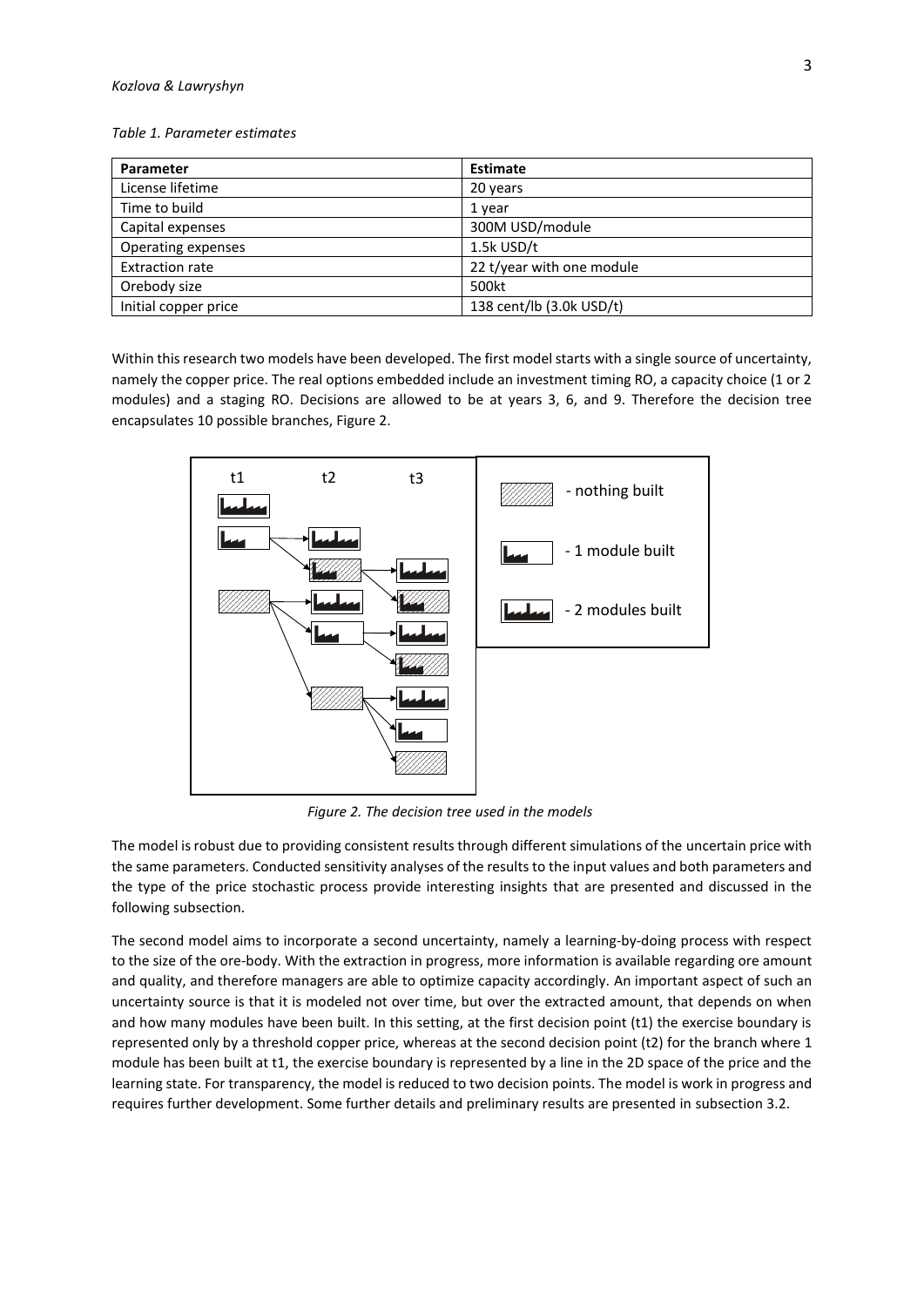### 3.1. Model 1

Models 1 represents a mining investment with inputs from Table 1 and the decision tree in Figure 2. While threshold prices depend heavily on the numerical assumptions, the exercise share displays which branches of the decision tree get exercised in a particular setting. Therefore, instead of deriving a crisp number saying e.g. that this is an investment threshold price for the decision whether to build one or two modules at the first decision point, we focus on the investment pattern that is based on the exercise share, and how it reacts to changes in the model setup. For this purpose, a sensitivity analysis to a number of parameters is conducted. In particular, we present how the investment pattern will change with different stochastic processes of the copper price (section 3.1.1), how changing parameters of a mean reverting process will affect the investment pattern (section 3.1.2), and finally, what is the effect of extraction rate (section 3.1.3).

#### 3.1.1. Sensitivity to the stochastic process

GBM (Figure 3, left, on the top) and MRP (Figure 3, left, on the bottom) with the same initial price and volatility generate very different distributions after a 20-year development. On the right four decision trees are presented, on the top resulted from GBM, on the bottom – from MRP, left trees have the base-case investment cost (Table 1), on the right the investment cost is increased. The trees are of the same form as in Figure 2, but the nodes are color-coded in accordance with the exercise share obtained from the simulation with given inputs. To the nodes where nothing is built (hatched) no colors are applied to highlight only positive decisions. For example, the lower left tree is obtained from the simulation where copper prices follow MRP and investment cost is 600M USD for 2 modules. With these inputs the optimal investment pattern is to invest to two modules at once at the earliest. And this pattern was exercised on close to all 100% paths, the color of the corresponding node is dark blue. The overall value, that is the average NPV of all paths in this case was 585M USD.



*Figure 3. The sensitivity of the investment pattern to the price process*

GBM produces an incentive for delaying investments, while MRP encourages to build two modules at once at the first decision point (Figure 3, two left decision trees), due to substantially higher expected price under GBM. Such a different investment pattern indicates the importance of choosing the stochastic process in real option studies. Apparently the most often choice of price process in studies of mining valuation is GBM, and the most popular real option studied is investment timing (Savolainen, 2016). Similar picture occurs in other industrial applications, e.g. in renewable energy studies (Kozlova, 2017).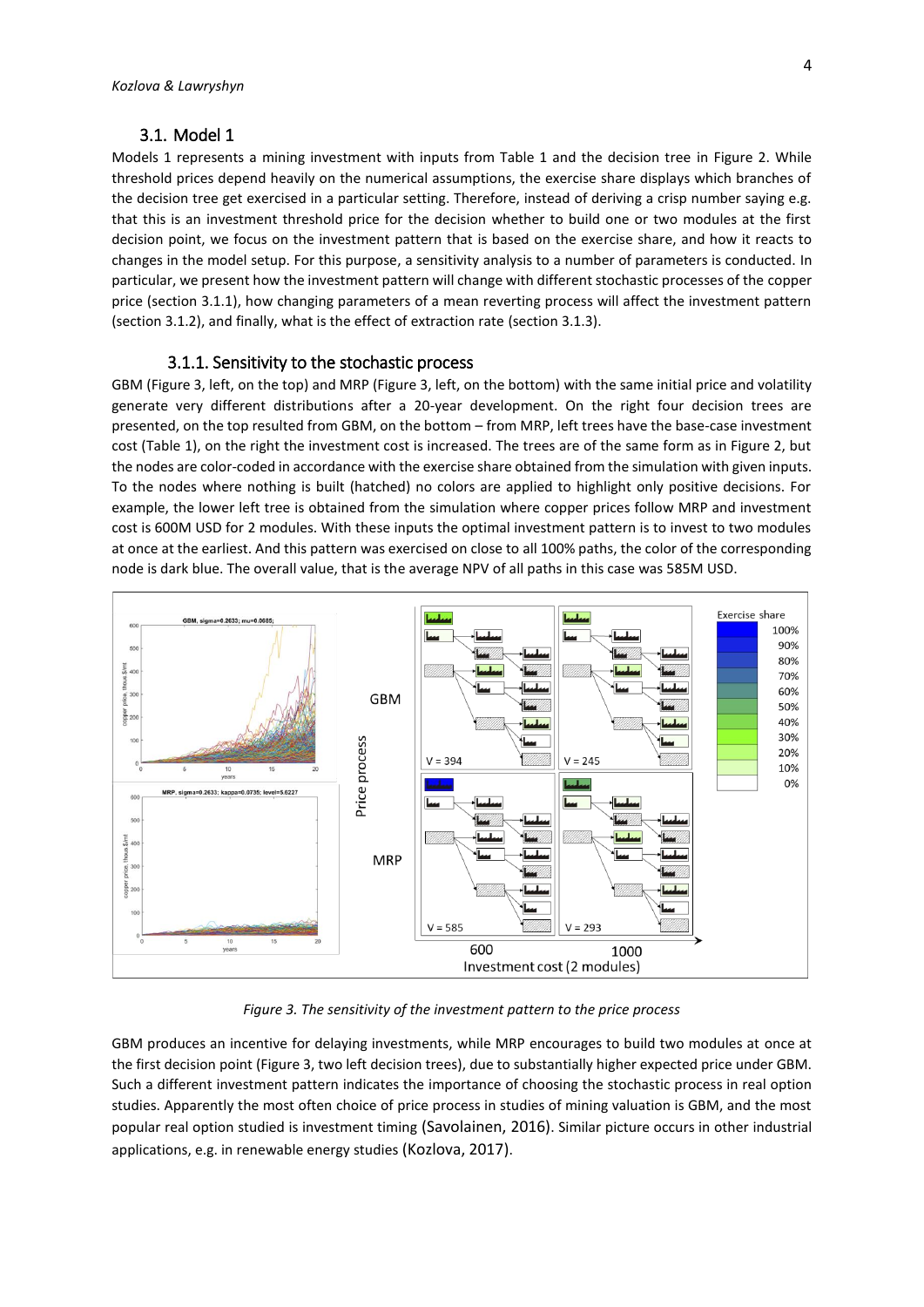Back to Figure 3, in case of increased investment cost, the investment becomes unprofitable more often and fewer paths get exercised, for the MRP also the delaying effect appears (Figure 3, two right decision trees). For all cases, whether the investment is delayed or not, the decision to build two modules at once prevails. No staging occurs.

## 3.1.2. Sensitivity to parameters of the mean reverting process

The investment pattern is not surprisingly sensitive to the parameters of a stochastic process. Here we adjust the mean reverting level, below or above the initial price and the volatility (Figure 4). Counterintuitively, the volatility does not affect the pattern itself, but the mean reverting level defines whether the investment tends to be delayed (MR level below the initial price) or not (MR level above the initial price). On the Figure 4, the four stochastic processes are presented, the upper charts represent the case when MR level is above the initial price, and the lower charts – below. The charts to the right are obtained from lower volatility, the charts to the right – higher. the decision trees displayed on the right of Figure 4 have the same dislocation logic.



*Figure 4. The sensitivity of the investment pattern to the MRP parameters*

As before, independently of timing, the choice to build two modules at once prevails. No staging occurs.

## 3.1.3. Sensitivity to the extraction rate

The lower the extraction rate, the longer it takes to get the ore, the earlier and the bigger the investment tends to be (Figure 5). In Figure 5, the underlying price process is shown on the left and the tree decision trees correspond to different extraction rate, which is expressed in the total time that takes to extract all of the ore available with two modules.

When the extraction rate is such that it takes 20 years to extract the ore, the decision to build two modules at once at the earliest prevails (Figure 5, the decision tree on the right). With increased extraction rate the pattern to postpone investment is observed, but also the choice of building one module at the second decision point appears (Figure 5, the decision tree in the middle). When the extraction rate is further improved so it becomes possible to extract the whole ore-body in 5 years with 2 modules, or correspondingly in 10 years with 1 module, the winning strategy is to build one module at the latest in order to capture expectedly higher prices (Figure 5, the decision tree on the left). In other words, if prices are expected to grow, and the technology allows to extract the ore fast, the investment of the minimum sufficient size at the latest sufficient time will be chosen, because it will generate higher profits.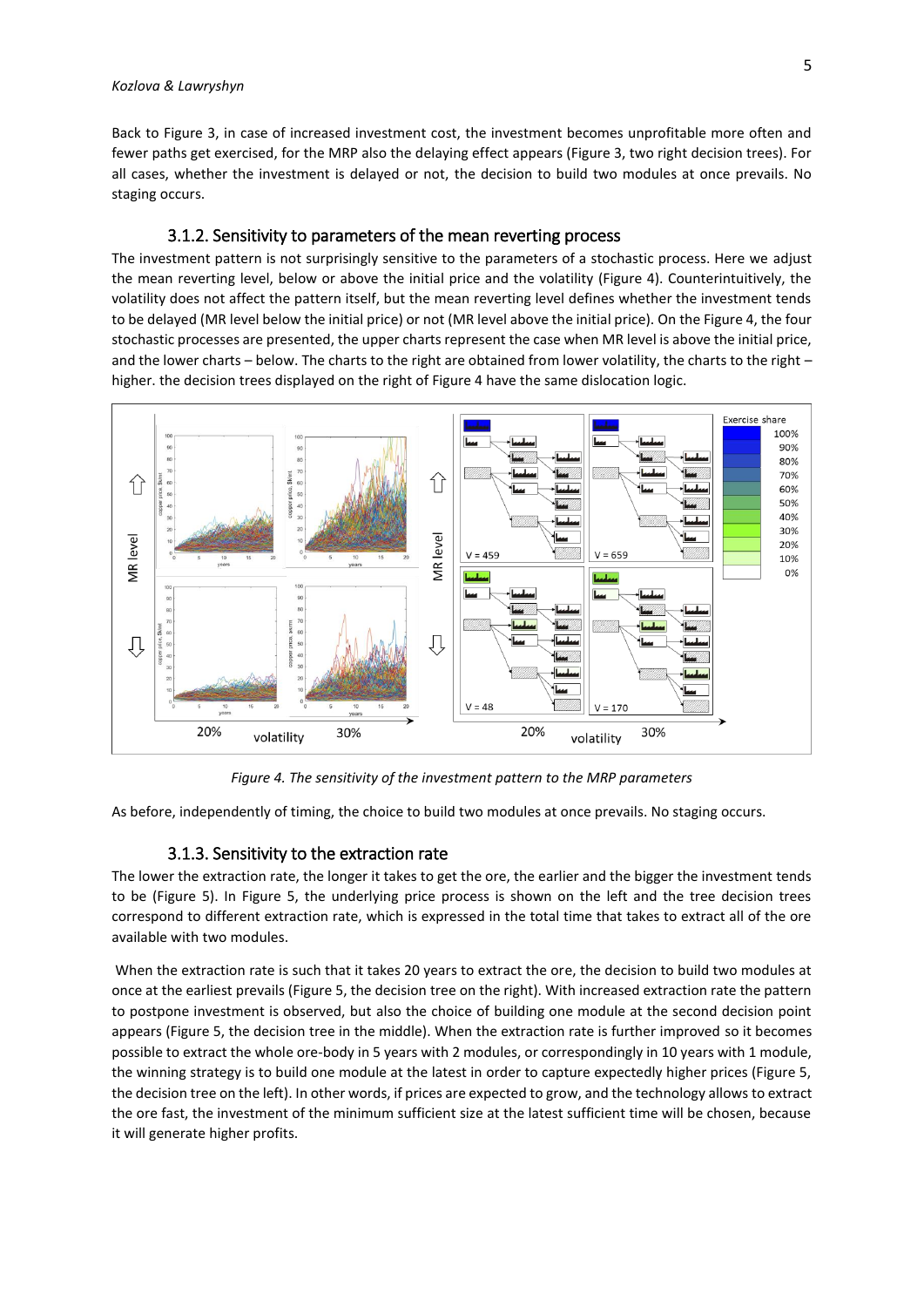

*Figure 5. The sensitivity of the investment pattern to the extraction rate*

Although the capacity choice now varies depending on the extraction rate, the RO to stage is not relevant in the current setting. Indeed, if there are only the uncertain price and the extraction schedule that matter, there should be an optimal investment size at an optimal timing. But there is no reason to stage the investment (or to choose another suboptimal timing) unless it brings an extra value. And there is an extra value of staging the investment in practice if the ore body size is uncertain and after some extraction, this uncertainty can be reduced. This is addressed in the Model 2.

## 3.2. Model 2

The learning process is modeled as Brownian motion of abstract knowledge state, which distribution is fitted to the expert estimates. We adopt here an approach of stopping time problem presented in (Davison & Lawryshyn, 2016), except instead of the time we use the amount of ore extracted.

For this case, we assume the following expert estimates on the ore body size, Table 2.

*Table 2. Expert estimates on the ore-body size*

| $\sim$<br>Size.<br>nι  | 300 | 500 | 700 | 1000  |
|------------------------|-----|-----|-----|-------|
| Cumulative probability | 10% | 60% | 90% | 99,9% |

the resulting learning process is presented in Figure 6, where the chart on the right illustrates possible knowledge states over the span of extraction and the straight line represents the end of the extraction with the corresponding 'realized' ore-body size. The distribution of the possible ore-body sizes along the line coincides with the expert estimates, see the chart on the left on Figure 6.



*Figure 6. The learning process*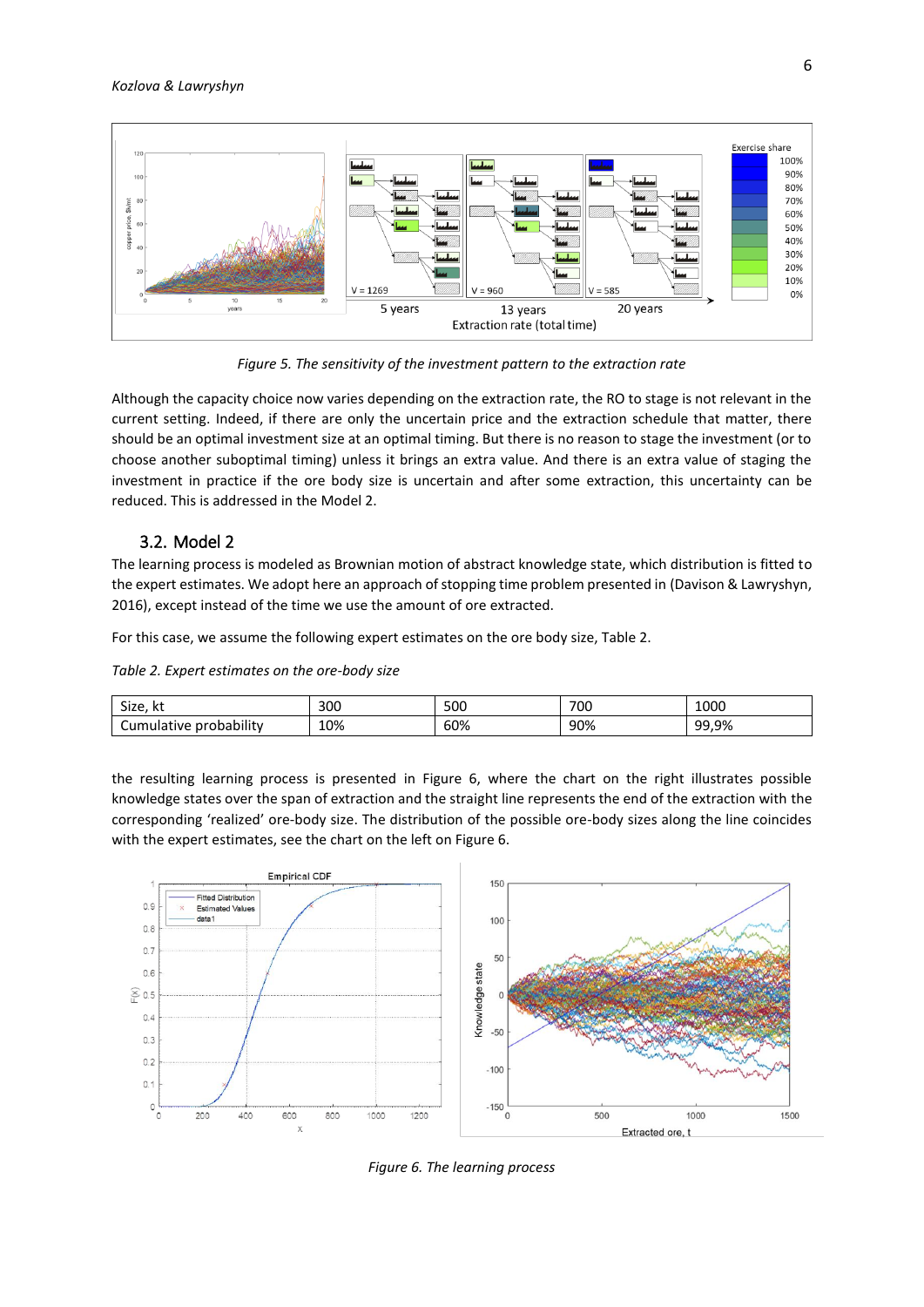When the first decision to build is made, no additional information is available and the knowledge state is 0. If two modules are built at once, and the extraction starts, the acquired information is not relevant, because the maximum size is realized already. Only is one module is built, by the next decision time the amount of extracted ore allowed to better estimate the ore-body size, and the knowledge state could be below 0, representing lower than average expectations and vice versa. Based on that information and the price development the decision of building another module is made. At some point, independently of the construction schedule, the extraction process can 'hit the bottom', when there is no more ore left and so the production stops.

The results of this model are presented in Figure 7. Figure 7A shows selected paths of price development (GBM,  $S_0 = 3.0$ k USD/t,  $\sigma = 26.3$ %,  $r = 2.8$ %, 10000 of paths). The diamonds show the price thresholds for the decisions based only on price. The green color represents those parts of paths where nothing has been built, the blue parts – one module built, and brown – two modules. For convenience, the same colors are used on the decision tree (Figure 7B). The threshold price is shown in a diamond, and the exercise share is displayed next to it as a percentage of the total amount of paths.

At the first decision point at year 3, 18% of paths build two modules and 32% build one. From the non-built half of the paths, later at the second decision point at year 10, 14% build two modules, none build one module (two threshold prices collapse into one), so the rest (36%) remain not exercised through the whole licensing term. The 32% of paths that has built one module, at the second decision point the choice whether to build another module depends not only on the price but also on the updated expectation of the ore-body size.



*Figure 7. The investment pattern with the learning process*

Therefore, the exercise boundary here should be represented by a line(s) on the 2D space of learning state and the price (Figure7C). Out of a single straight line, a parabola and two intersecting straight lines, the latter shown to provide the best so far results. Figure 7C represents a cut through Figure 7A at the second decision point.